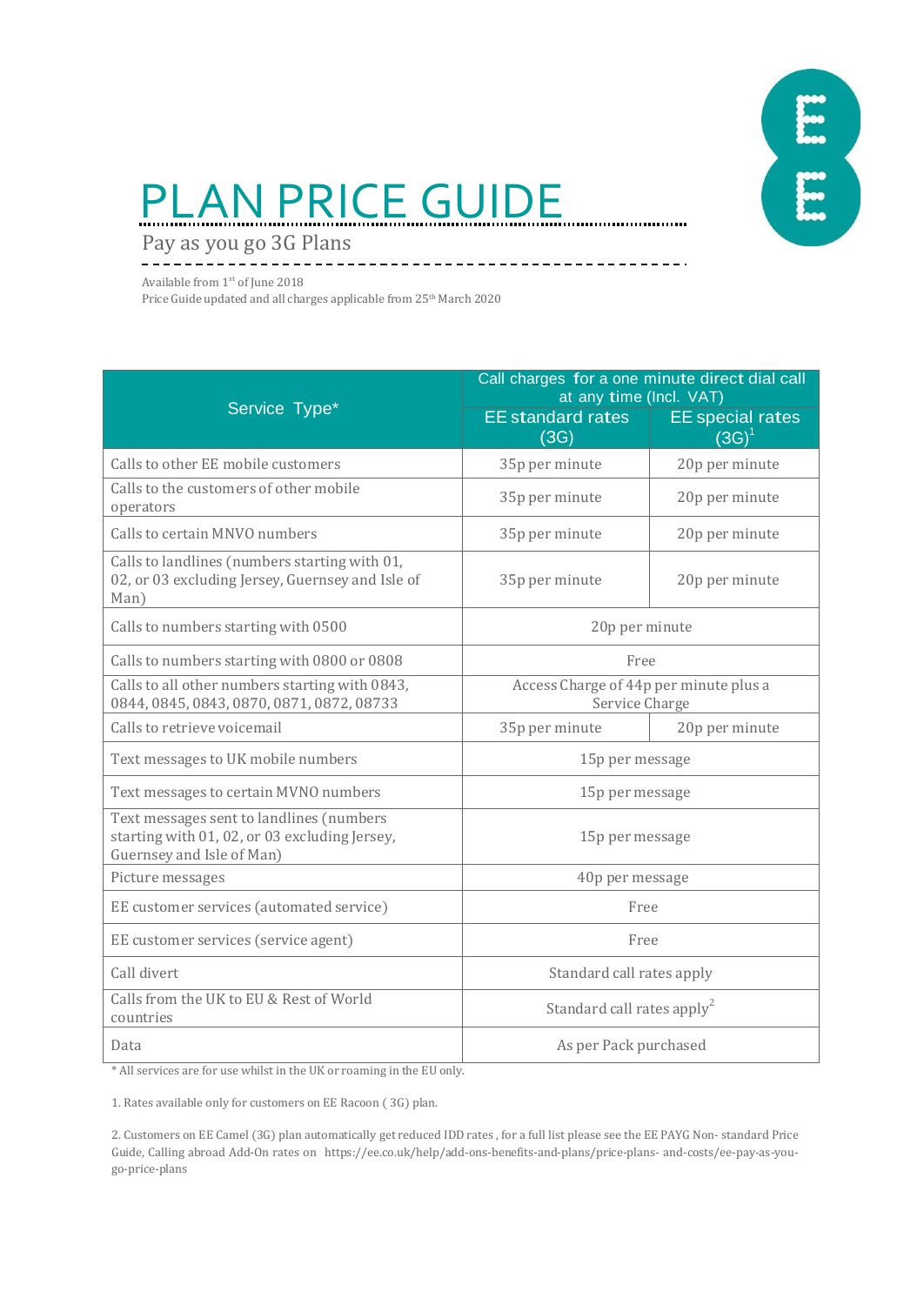### REWARD PLANS AND PACKS

| $Plan^5$            | Top up | You get <sup><math>4</math></sup> |
|---------------------|--------|-----------------------------------|
|                     | £10    | 100 Mins and 100 Texts            |
| EE Canary $(3G)^3$  | £20    | 300 Mins and 300 Texts            |
|                     | £10    | 400 Texts and 1GB                 |
| EE Dolphin $(3G)^3$ | £20    | Unlimited Texts and 3GB           |

3. No Packs available for EE PAYG Canary and EE PAYG Dolphin plans.

4. Available from the 1st of next month to use in the UK & EU

5. Exclusively available to OUK PAYG migrated customers.

#### Packs available to new and upgrading customers after 18<sup>th</sup> March 2020

| <b>Pack</b>               | <b>Pack Allowances*</b>                    | <b>Price</b> | <b>Pack Duration</b> |
|---------------------------|--------------------------------------------|--------------|----------------------|
| <b>Data Focused Packs</b> | 500MB, 250 minutes, unlimited texts**      | £5           | 30 days              |
|                           | 4GB, 100 minutes, unlimited texts**        | £10          |                      |
|                           | 8GB, unlimited minutes, unlimited texts**  | £15          |                      |
|                           | 15GB, unlimited minutes, unlimited texts** | £20          |                      |
|                           | 30GB, unlimited minutes, unlimited texts** | £25          |                      |
|                           | 60GB, unlimited minutes, unlimited texts** | £30          |                      |
| <b>Talk Focused Packs</b> | 10MB, 100 minutes, 200 texts               | £1           | 7 days               |
|                           | 2GB, 400 minutes, unlimited texts**        | £10          | 30 days              |

\*\*These Packs Include Data Rollover, excluding £12.50 Everything Pack which is not available for acquisition.

#### Packs available to customers who joined before 18<sup>th</sup> March 2020

| Pack <sup>6</sup> | <b>Pack Allowances</b>              | Price  | <b>Pack Duration</b> |
|-------------------|-------------------------------------|--------|----------------------|
| Data              | 100MB, 10 minutes, 10 texts         | £1     | 7 days               |
|                   | 2GB, 100 minutes, unlimited texts   | £10    |                      |
|                   | 5GB, 500 minutes, unlimited texts   | £15    | 30 days              |
|                   | 10GB, 750 minutes, unlimited texts  | £20    |                      |
| Talk & Text       | 25 minutes, 50 texts, 10MB          | £1     | 7 days               |
|                   | 250 minutes, unlimited texts, 10MB  | £10    |                      |
|                   | 500 minutes, unlimited texts, 10MB  | £12.50 | 30 days              |
|                   | 750 minutes, unlimited texts, 10MB  | £15    |                      |
|                   | 150MB, 100 minutes, 250 texts       | £5     |                      |
| Everything        | 1GB, 300 minutes, unlimited texts   | £10    |                      |
|                   | 1GB, 300 minutes, unlimited texts   | £12.50 |                      |
|                   | 2GB, 1000 minutes, unlimited texts  | £15    | 30 days              |
|                   | 4GB, 1500 minutes, unlimited texts  | £20    |                      |
|                   | 8GB, 2000 minutes, unlimited texts  | £25    |                      |
|                   | 20GB, 3000 minutes, unlimited texts | £30    |                      |

6. Packs are available for customers on EE PAYG Camel, EE PAYG Racoon plans.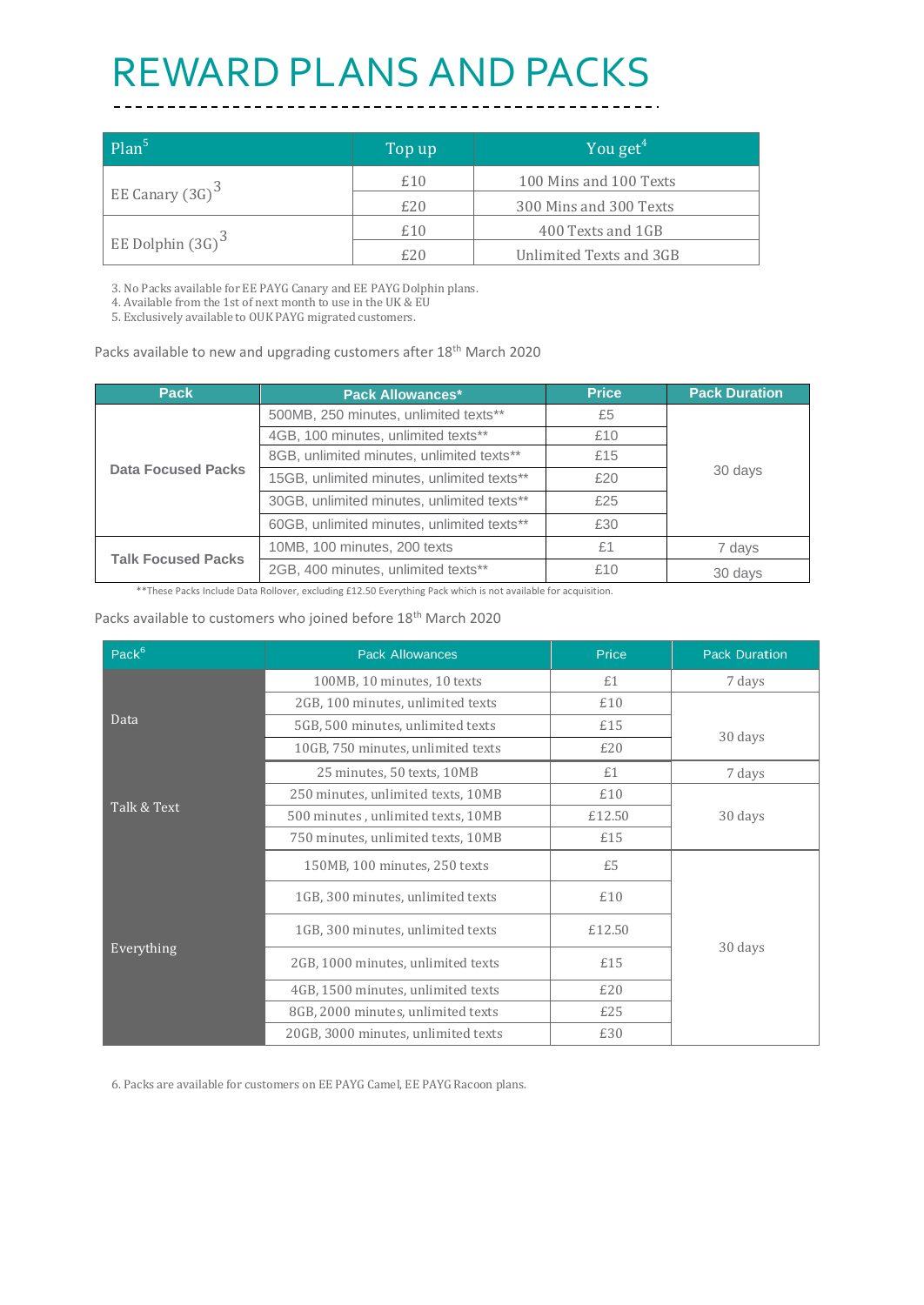## PRICE PLANS TERMS

- A one minute minimum call charge applies. Thereafter, calls are charged on a per minute basis.
- Calls to some charity helplines (e.g. ChildLine) are free to call. For a full list please visit the help section of our website[, www.ee.co.uk](http://www.ee.co.uk/)
- We will attempt to deliver the text message for 72 hours. If it has not been delivered after 72 hours it will be deleted, but you will have been charged. Includes messages sent from the EE website[; www.ee.co.uk.](http://www.ee.co.uk/) You will be charged per text message sent to non GSM networks.
- All Packs last for the stated duration, but any of the allowances can be used up in that time. After the stated duration, payment is taken automatically from your credit, and a new set of allowances is provisioned; unused allowances expire. If you have insufficient credit to renew the Pack at the end of your validity period, we will not apply the new Pack until you have enough credit to pay for it. As soon as you do, we will take the payment from your credit and give you the new Pack immediately.

Please go to the help section of our website, ee.co.uk for details around 'non-standard' service charging. This includes charges for numbers starting with 05, 070, 09 and 118. Calls to these numbers are subject to a 1 minute minimum call charge. Thereafter, calls are charged on a per minute basis.

### Points to note

#### Notes on UK calling

Calls within the UK only are calls made or received in England, Wales, Scotland or Northern Ireland. As you'll know, the Channel Islands and the Isle of Man are not part of the UK. That means that, although customers of networks there will have a telephone number starting with 01, 02, 03 or 07, calls to those numbers from the UK will be classed as a call to an EE Roaming Zone. See our Non Standard Price Guide for more information.

Note that if you use the services on or near a border area, you may not be able to access the UK network but may instead be connected to the network of one of our roaming partners. Calls that you make will then be charged as if you were roaming (and will not come out of any add on allowance you have).

#### What usage is included in my Add-On or Pack allowance?

Calls and texts to many of the most popular UK mobile numbers are included in your Add-On or Pack allowance. Inclusive calls currently include (but are not limited to) calls to the UK mobile numbers allocated to the national UK GSM cellular network operators EE, T-Mobile, Orange, Hutchinson 3G, 02, and Vodafone. On pay as you go, calls to one of the mobile virtual network operators (MVNOs) exclusively using numbers allocated to these UK GSM cellular network operators (e.g. Virgin, Tesco, Lebara) are also included, as well as calls to most other MVNO number ranges, such as those currently allocated to LycaMobile.

You will have access to all of your inclusive allowances while roaming in the EU, at no extra cost. This means you'll be able to call and text back to the UK and within the EU free of charge but remember calls to Europe from the UK are not included and will be charged at the standard roaming charges. Roaming outside of the EU continues to be chargeable - please see our Non Standard Price Guide for more information.

#### Which calls and text messages to mobile numbers are excluded from my Add-On or Pack allowance?

Calls and texts to some numbers starting 07 are not included in your Add-On or Pack allowance. Excluded mobile numbers include ( but are not limited to) numbers used to provide call forwarding services, as well as to some MVNO number ranges. For a full list of 07 number ranges that are not included in allowances please visit the 'help' section of our website, ee.co.uk. We may add numbers to the list of excluded mobile numbers from time to time at our discretion. Please also note that if you are calling someone who has ported an excluded mobile number to another operator, calls to that number may still be excluded from your allowance.